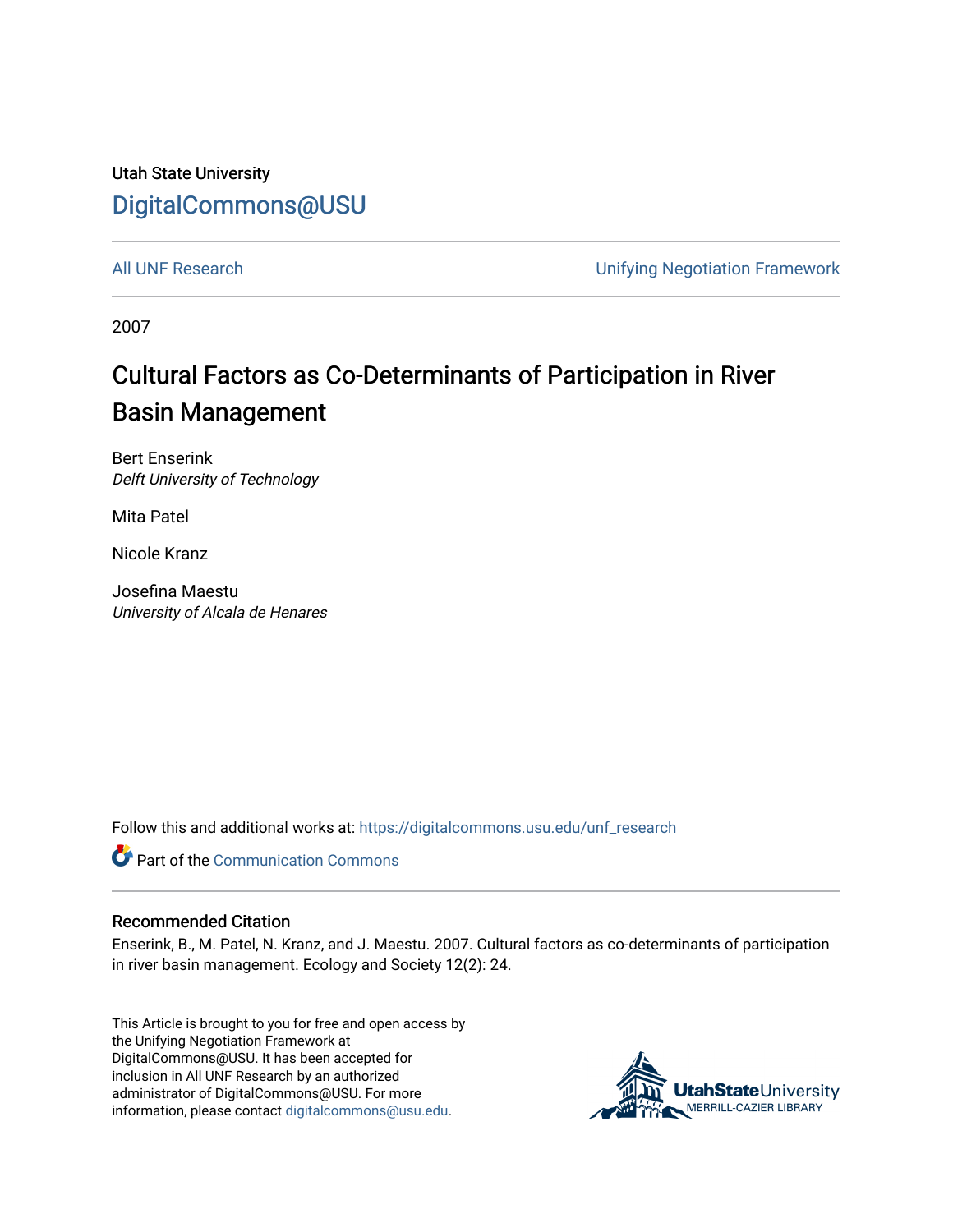

# *Research*, part of a Special Feature on **Social Learning in Water Resources Management Cultural Factors as Co-Determinants of Participation in River Basin Management**

*[Bert Enserink](mailto:b.enserink@tudelft.nl)<sup>1</sup> , [Mita Patel](mailto:mita.patel@brighton-hove.gov.uk)<sup>2</sup> , [Nicole Kranz](mailto:kranz@ecologic.de)<sup>3</sup>, and Josefina Maestu<sup>4</sup>*

ABSTRACT. Finding a place for public participation in the policies and practices of European river basin management planning is a challenge for the authorities in the participating countries and territories. Understanding the relation between national culture, the historical and political differences in the respective countries, and their practical experience with participation is considered important to support the implementation of the EU Water Framework Directive. Knowledge and understanding of this relation is important to provide a context and basis from which new participatory practices can be designed and experiences evaluated and to identify conditions necessary for social learning. Within the context of the HarmoniCOP project, such a study was undertaken in the form of a National Approach and Background study, which examined and evaluated both historical and recent experiences that exist across Europe in relation to public participation and water management as it is today. We draw upon the findings of the HarmoniCOP national reports to identify common features and cultural differences. We depart from the traditional ideational concept of culture as a long-lasting system of perceptions, beliefs, norms, and values to provide a detailed discussion of the practices in four countries. We demonstrate that culture is just one of the factors that explain the differences in national approaches to public participation and argue that culture perceived as a more dynamic, integrated, adaptive socio-cultural system in which groups of actors create new frames, norms, and routines is a more promising road for further research.

Key Words: *culture; public participation; river basin management planning*

# **INTRODUCTION AND BACKGROUND**

Environmental management policies in Europe stretch back over past decades, whereas policies that explicitly recognize the need for the promotion of public participation in environmental management have only been implemented in more recent years. The ambitiously formulated public participation provisions of the European Water Framework Directive (WFD) need to be considered in the context of international and European developments that advocate the involvement of a wide range of actors in decision making in natural resource management. Considerable advancements have taken place in recent years; these were most prominently taken up by the United Nations Economic Commission for Europe Aarhus Convention on Access to Information, Public Participation in Decision-making, and Access to Justice in Environmental Matters, which entered

into force in 2001 ([http://www.unece.org/env/pp/do](http://www.unece.org/env/pp/documents/cep43e.pdf) [cuments/cep43e.pdf](http://www.unece.org/env/pp/documents/cep43e.pdf)). This convention provides for fairly detailed provisions to ensure the public participation rights of individuals and organizations according to three distinct "pillars": access to environmental information; public participation in decisions on specific activities, particularly plans, programs, and policies relating to the environment; and access to justice.

Individual nations have considerably different public participation problems and approaches. This was particularly evident during negotiations among the European countries leading up to the development of the WFD (Scott and Holder 2006); there was differing support for the public participation provisions of the WFD among the member states. Considering the significantly different historical, political, and cultural backgrounds and experiences of the member states,

<sup>&</sup>lt;sup>1</sup>Delft University of Technology, <sup>2</sup>International Insititute for Integrated Assessment and Sustainable Development, <sup>3</sup>Institute for European and Environmental Policy, <sup>4</sup>University of Alcala de Henares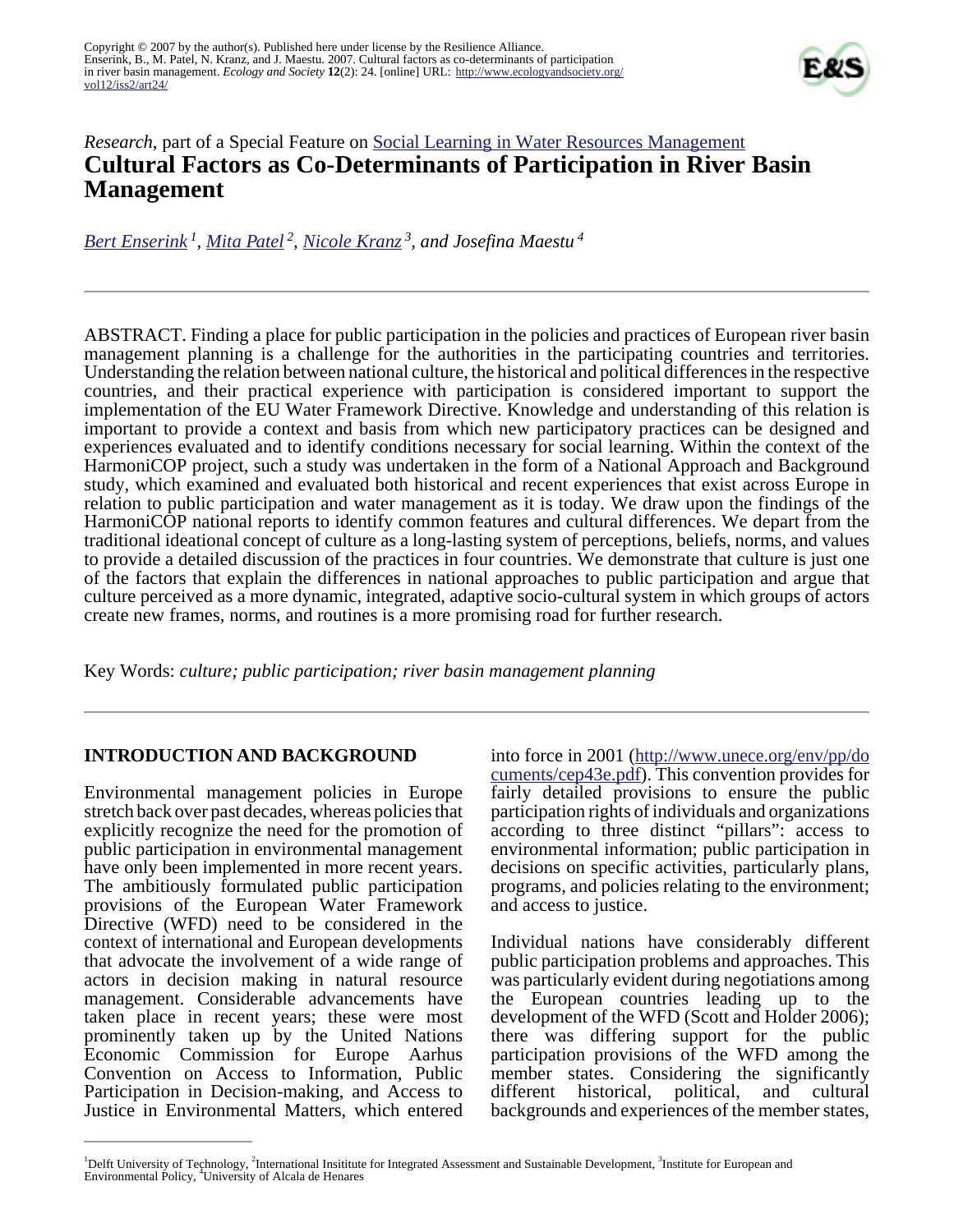considerable challenges in implementing the public participation requirements were to be expected. At the same time, cooperation between nations in relation to transboundary basins is necessary to deliver the objectives of the WFD. This explains the importance focusing on understanding broad national cultural trends and (sub)cultures that have distinguished or united nations and continue to do so.

Most research on the meaning of culture for participation in decision-making processes has focused on participative decision making, a domain that is almost exclusively devoted to the business realm. These studies have mainly focused on the behaviors that are necessary to become a successful business partner (e.g., Hofstede 1991, 2001, Bass 1996, Heller et al. 1998) and on managing diversity in business environments (e.g., Harvey and Allard 2002). With respect to the business realm, Hofstede (2001:109) argues, "One cannot write meaningfully about organizational participation without embedding it within a national cultural context." Here, we explore whether the same holds for public participation in river basin management. Because little research has been done on this specific subject, we are well aware that our research is exploratory in character. Moreover, the data collected by the HarmoniCOP national reports on river basin management are historically and ethnographically comparative in character, rather than quantitative. Consequently, we present our findings and recommendations as hypotheses, rather than conclusions, regarding design requirements for public participation in river basin management.

The HarmoniCOP national reports collected a great deal of the knowledge and experience on public participation in river basin management planning that is enshrined within the histories of the nine participating European countries of the HarmoniCOP project: Belgium, France, Germany, Hungary, Italy, the Netherlands, Spain, Switzerland, and the UK. These experiences were described and analyzed in the National Approach and Background studies of public participation in river basin management planning in Europe (Enserink et al. 2003, Iijas and Botond 2003, Kampa et al. 2003, Lebourhis 2003, Maestu 2003, Massarutto et al. 2003, Simeoni 2003, Tunstall and Green 2003, Van Rossen 2003). The national reports provide insights into the national public participatory experiences and traditions and the influences of institutional, legal, cultural, and geographical/physical factors on river basin

management planning. Collectively, they provide a basis for comparing and understanding the different political and historical trends of public participation in river basin management planning that exist across Europe.

A jointly created terms-of-reference document provided guidance for the national teams [\(http://ww](http://www.harmonicop.uos.de/) [w.harmonicop.uos.de/](http://www.harmonicop.uos.de/)). The terms of reference provided standardized research criteria that allowed the effective and consistent comparison of the different national approaches and the identification of the underlying reasons for these differences. Important research assignments in the terms of reference were the description of significant historical facts, political culture, policy support, institutional setting, and the country's experience with public participation, especially public participation in river basin management. From the start, it was clear that on-line research or literature reviews alone would not suffice and needed to be supplemented by on-site research and face-to-face interviews to enrich the context of the individual studies. A synthesis report (Patel and Stel 2004) was compiled with the specific aim of organizing and highlighting common features and cultural differences, as well as drawing together other key considerations presented within the nine individual reports. The comparison, analysis, and synthesis of national experiences also served a very practical purpose because many European river basins are transboundary basins, requiring far-reaching international cooperation, especially in the area of public participation. The development of cooperation will be helped greatly by the increased knowledge and understanding of the different national and regional approaches to public participation and their cultural backgrounds and contexts.

In the next two sections, we define and delineate the concepts of public participation and culture. We then draw from the findings of some of the HarmoniCOP national reports; by honoring historical roots, we attempt to frame differences in national practices within cultural theory. In the final section, we formulate some conclusions and recommendations for the implementation of the WFD based on the acquired insights.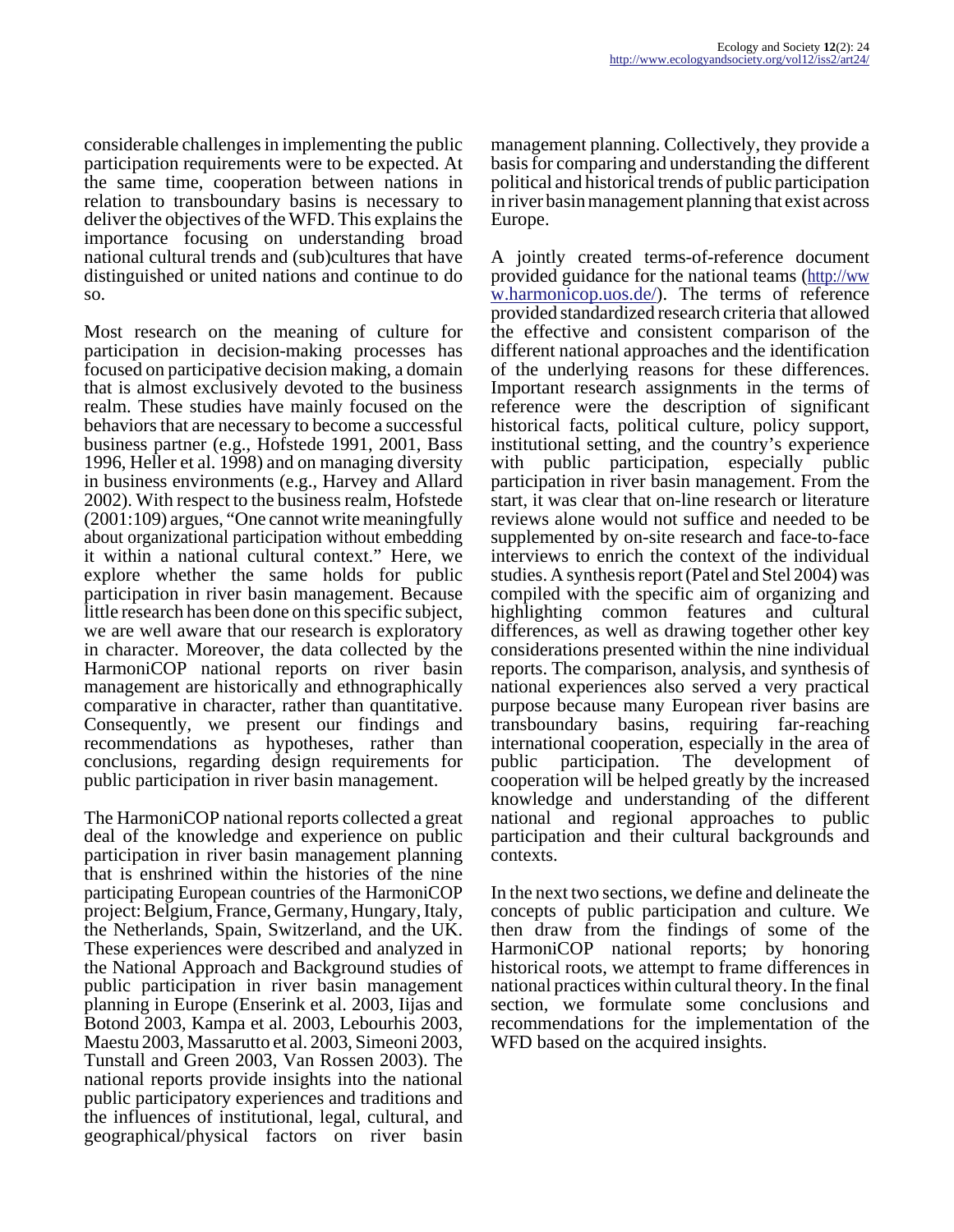## **PUBLIC PARTICIPATION**

Public participation may be defined as the involvement of individuals and groups that are positively or negatively affected by or are interested in a proposed intervention, e.g., a project, program, plan, or policy, that is subject to a decision-making process (André et al. 2006). Public participation is both a prerequisite and an element of good governance and the sustainable management of natural resources (UNESCAP 2005, Enserink 2006, Enserink and Koppenjan 2007). Several international organizations provide extensive guidance, rules of engagement, best practices principles, and core values for the practice of public participation (e.g., International Association for Public Participation, [http://www.iap2.org/;](http://www.iap2.org/) International Association for Impact Assessment, <http://www.iaia.org/>; The World Bank handbook on public participation, [http://rr](http://rru.worldbank.org/Toolkits/PublicPrivatedialogue/) [u.worldbank.org/Toolkits/PublicPrivatedialogue/](http://rru.worldbank.org/Toolkits/PublicPrivatedialogue/)).

Public participation and culture are intertwined; national, local, and professional cultures and their formal institutions co-determine the level and methods of public participation. Although management scholars recognize the sociocultural environment as one of the most influential factors that explains how culture affects behavior in organizational settings (Almond and Verba 1963, Sagie and Aycan 2003), relatively little systematic research has been done to examine the relation between culture and public participation in natural resource management.

# **CULTURE**

One of the earliest definitions of culture was given by Kroeber and Kluckhohn (1952:181): "Culture consists of patterns, explicit and implicit, of and for behavior acquired and transmitted by symbols, constituting the distinctive achievements of human groups, including their embodiments in artifacts; the essential core of culture consists of traditional (i.e., historically derived and selected) ideas and especially their attached values." In the literature, the core ideas and attached values are often depicted as the deep layers and the visible outside, respectively, of an onion (Hofstede et al. 1990, Sanders and Neuijen 1999). The elements in each layer may change over time, but the deeper core values often are stable across generations and relatively impermeable to the passage of time (Hofstede 2001, Rao 2002). In the same tradition,

Schein (1992) identified three distinct levels in organizational cultures: artifacts and behaviors, espoused values, and assumptions.

Keesing (1974) distinguished between culture as an ideational system and culture as an integrated adaptive socio-cultural system. The former case refers to perceptions, beliefs, and norms; culture is viewed as a relatively stable concept that stems from early socialization in childhood and at school (e.g., Hofstede 1991) and is both an individual and social phenomenon. According to Lie (2003, *in press*), this type of socio-psychological approach uses mainly quantitative methods to search for collective characteristics and universal generalizations to facilitate comparative research. The latter case refers to social group characteristics that result from the interaction of the group's members; it is a dominant perspective in anthropological theories and schools. In this case, culture as an integrated system is a characteristic of a group, which may be much smaller than society as a whole. Because people can participate in different groups, they can also participate in different cultures.

The main category for analysis in the ideationalist approach is the nation state. In western European ideologies, nation is defined as a political community of individual citizens enjoying equal rights by virtue of their permanent attachment to the given state's territory (Amato and Batt 1999). The ideationalist concept of culture is rather static, although changes do occur, as indicated by international comparative trend studies by Inglehart and Welzel (2005). The Cultural Map of the World ([http://margaux.grandvinum.se/SebTest/wvs/articles/](http://margaux.grandvinum.se/SebTest/wvs/articles/folder_published/article_base_54) [folder\\_published/article\\_base\\_54\)](http://margaux.grandvinum.se/SebTest/wvs/articles/folder_published/article_base_54) shows worldwide movement toward a more secular-rational and selfexpression oriented cultural orientation. Inglehart and Welzel claim that their World Values Surveys ( [http://margaux.grandvinum.se/SebTest/wvs/index\\_surveys](http://margaux.grandvinum.se/SebTest/wvs/index_surveys) ) provide a comprehensive measurement of all major areas of human concern, from religion to politics to economic and social life, based on just two dimensions: traditional/secular-rational values and survival/self-expression values.

However, Hofstede (1991) stressed that culture should strictly be considered in the context of societies, rather than nations. This is particularly important because each society or group has its own (sub)culture. Inhabitants of one country do not necessarily form one group with its own culture. Also, other groups such as local groups, disciplines,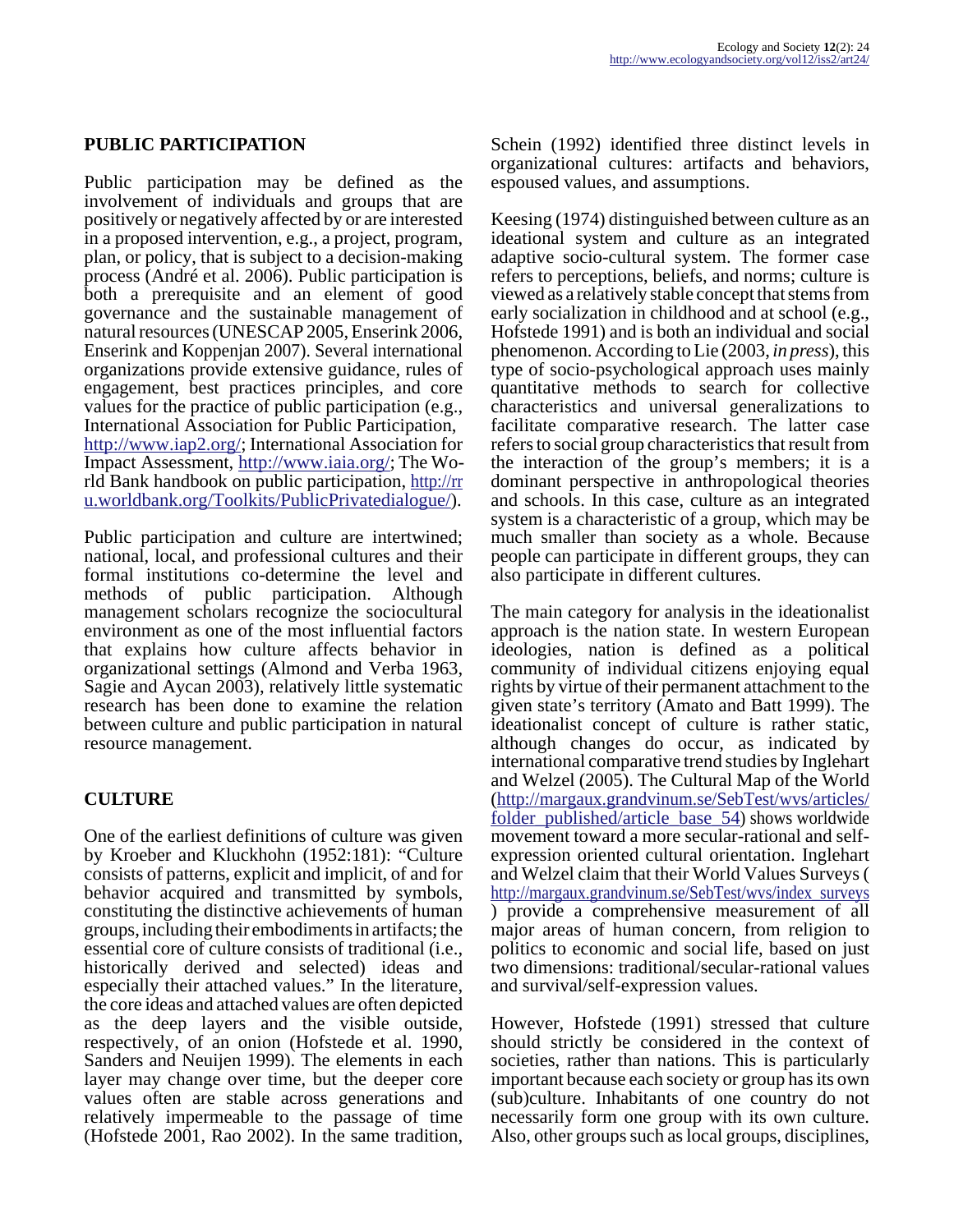and organizations possess such (sub)cultures. Similarly, Pahl-Wostl et al. (2007) argue that the identity or carrier of a culture may differ, e.g., nation state, region, societal group, or corporation. They state that the carrier of a culture is not necessarily identical with all of the people that share the same nationality and point out that regional cultures transcend national boundaries.

In practice, in the case studies presented in each of the HarmoniCOP national reports, neither cultural dynamics nor intercultural communication were at the heart of these mostly historical institutional analyses. Consequently, it is the extent to which traditional historical values and institutions and their embedded (national) cultures co-determine the new public participation culture in international river basin management that was central to our enquiry.

Although we argue for awareness of regional cultural differences and dynamics, we chose to use Hofstede's (1991, 2001) dimensions of national cultures to frame the role of (national) culture in the analysis of the various national experiences with public participation in different countries. Hofstede's (1991, 2001) dimensions, which we describe in the next section, provide a framework for comparing broader national cultures that fits better to our empirical material than do the two dimensions of Inglehart and Welzel (2005). Our aim was not to decide what is the best conceptualization of culture, but the concept was necessary to help in the formulation of design requirements for effective participation and international cooperation in river basin management. We use Hofstede's (1991, 2001) dimensions and the scores of various countries on his dimensions ([http://www.geert-hofstede.com/ge](http://www.geert-hofstede.com/geert_hofstede_resources.shtml) ert hofstede resources.shtml) to corroborate our empirical findings. The point to appreciate here is the importance of a cultural focus in the consideration of river basin management planning at multiple scales within and between countries. We could also have used the Inglehart and Welzel (2005) approach, as used in the World Values Surveys, but that would have restricted us to a distinction between catholic and protestant, which is not relevant because most countries in our sample have mixed populations and score relatively high on the secular-rational axis. Such a pragmatic, opportunistic, or strategic use can be legitimized by referring to Smircich (1983) and Allaire and Firsirotu (1984), who promoted the culture concept and cultural theories as a source of inspiration for

management and organizational theories. Hofstede (1991, 2001) uses five dimensions to classify countries and make cultural differences tangible:

- Power distance, which is expressed as the power distance index. It is a measure of the degree of equality or inequality in a society;
- Individualism/collectivism, which indicates whether individual or collective rights are prominent;
- Masculinity, which is the degree to which society reinforces the traditional masculine work role model of male achievement, control, and power;
- Uncertainty avoidance, which is the level of tolerance for uncertainty and ambiguity. If it is high, a country has a low tolerance for uncertainty and ambiguity and is rule oriented to reduce the amount of uncertainty; this is typical of Catholic countries; and
- Long-term orientation, which reflects the degree to which society embraces long-term devotion to tradition versus forward-thinking values. If it is low, change can occur rapidly.

As Schein (1992) pointed out, one should bear in mind that only statements on specific elements or dimensions of culture can be made, and culture cannot be explained as an entity. For practical reasons, we focused on the UK, the Netherlands, and Germany. One of the cases treated in the Netherlands report was transboundary and thus involved Belguim. We also discuss the Spain report because Spain and Germany have a comparable history of radical political/system change. These five countries were assigned scores for Hofstede's five dimensions (Table 1).

#### **CHARACTERISTICS OF PUBLIC PARTICIPATION IN FOUR EUROPEAN COUNTRIES**

Although it did not really become manifest officially until the 20th century, public participation was evident in European water management and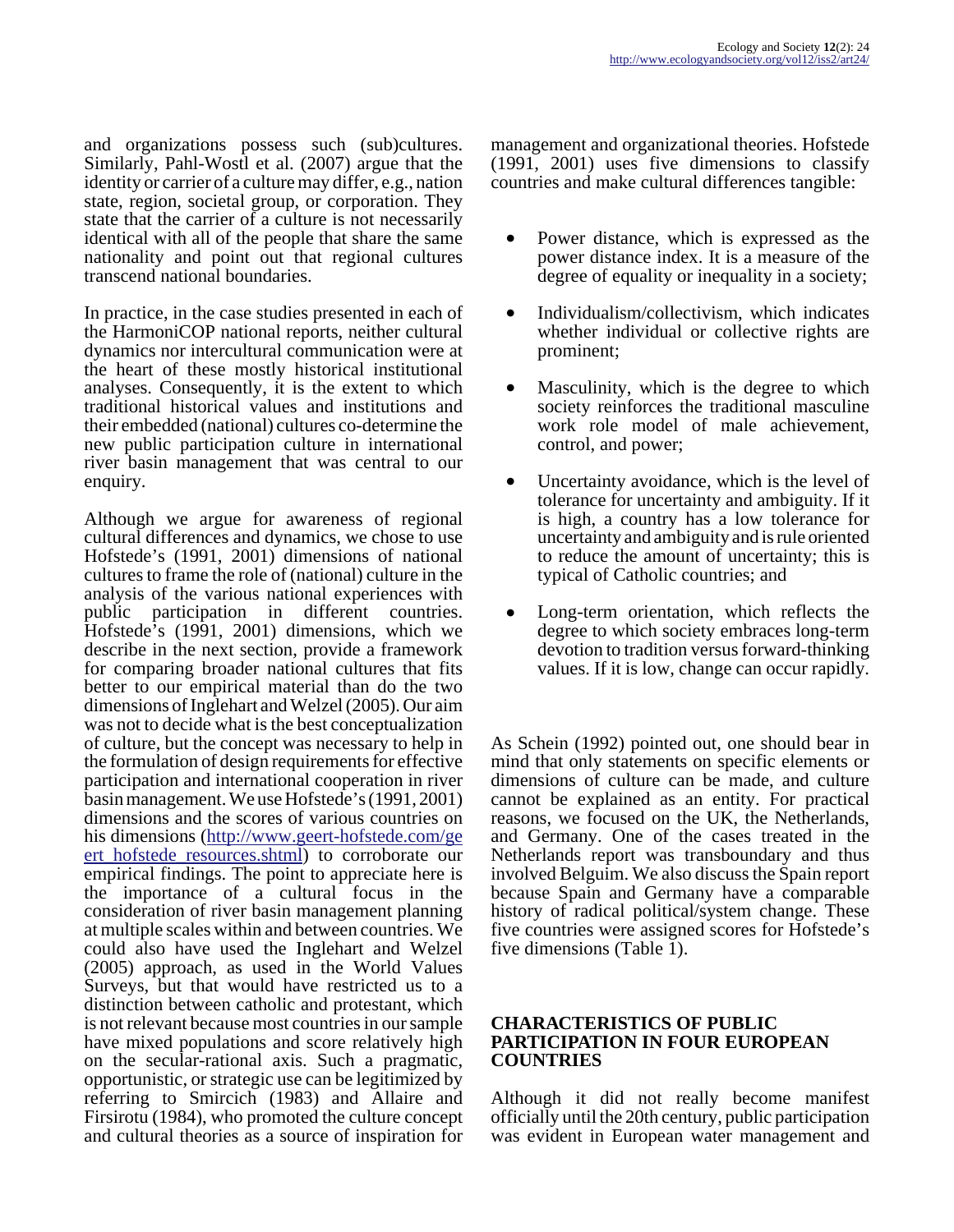|                    | Cultural dimension |                                |                       |             |                       |
|--------------------|--------------------|--------------------------------|-----------------------|-------------|-----------------------|
|                    | Power distance     | Individualism/<br>collectivism | Uncertainty avoidance | Masculinity | Long-term orientation |
| United Kingdom     | 35                 | 89                             | 35                    | 66          | 25                    |
| <b>Netherlands</b> | 38                 | 80                             | 53                    | 14          | 44                    |
| Germany            | 35                 | 67                             | 65                    | 66          | 31                    |
| Spain              | 57                 | 51                             | 86                    | 42          | no data               |
| Belgium            | 65                 | 75                             | 94                    | 54          | no data               |
|                    |                    |                                |                       |             |                       |
|                    |                    |                                |                       |             |                       |

**Table 1.** Country scores for Hofstede's five cultural dimensions. Source: [http://www.geert-hofstede.com/](http://www.geert-hofstede.com/geert_hofstede_resources.shtml) [geert\\_hofstede\\_resources.shtml.](http://www.geert-hofstede.com/geert_hofstede_resources.shtml)

planning practices much earlier. The Netherlands and Spain provide good examples in which water management has been of vital significance historically because of specific environmental conditions, i.e., the threat of flooding and water scarcity, respectively. In both countries, the importance of public participation has been recognized for centuries and has resulted in institutionalized systems for the collective management of water resources (Enserink et al. 2003, Maestu 2003). In some other EU countries such as Italy, the UK, France, and Belgium, and especially in the newly joining countries, public participation has only become more evident over the past few decades (Patel and Stel 2004). The UK is historically characterized by centralized institutions and decisions made largely at the central government level (Tunstall and Green 2003). In Germany, attention for public participation in the management of public goods began at the turn of the 20th century and grew to its current status during the period of industrialization. According to Kampa et al. (2003), in the 1970s, increased public awareness of the negative effects of river pollution resulted in extensive environmental legislation that served to increase public participation, creating a more favorable climate for the development of environmental stakeholder groups in Germany. Highly interesting in Germany are the historical and political differences between the former East and West Germany. In the Netherlands, a great deal of attention was first given to public participation in the 1960s because of building public pressure. This was predominantly fuelled by the view of public participation as a means to improve decision making and increase the legitimacy of public policy making. Comparable mechanisms can be observed elsewhere such as in Hungary, although there, the recognition of public participation only came about in the 1980s (Ijjas and Botond 2003). Other important drivers were the fear of natural environmental disasters (e.g., in Switzerland) or the recognition of the key importance to economic modernization of the maintenance and protection of water resources (Simeoni 2003).

# **United Kingdom**

In the UK, it has not been until the most recent policy initiative, the Catchment Abstraction Management Strategy (CAMS), that convincing efforts to support stakeholder involvement could be identified. Although still in its early stages, the CAMS aims to provide a consistent and structured approach to local water resource management, providing a promising alternative to past approaches, as well as valuable experience in establishing and working with stakeholder groups within the Environment Agency (Tunstall and Green 2003). In many ways, the CAMS guidance could serve as a model for the Water Framework Directive (WFD) process.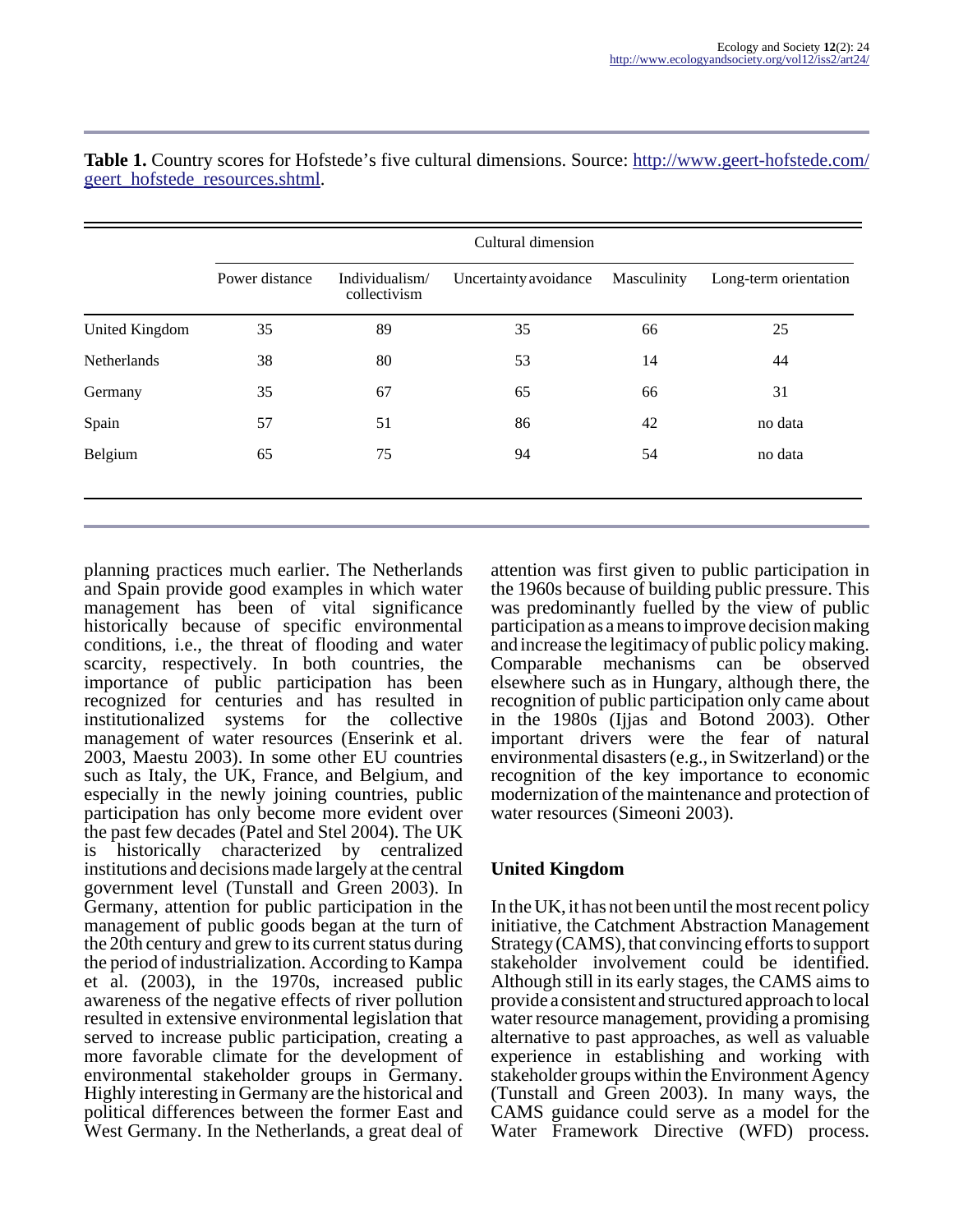Nevertheless, the CAMS still fails to meet all of the requirements set by the WFD; for instance, the requirement for the active involvement of stakeholders is still relatively weak. However, more dynamic, innovative, and interactive participatory experiences have been supported and facilitated through such policies as Local Agenda 21 (Tunstall and Green 2003).

The UK is an example of a strong centralized system within which direction and control is contained within the confines of the central government, leaving very little power for decision making, action, and revenues at the local level. According to Lutz and Linder (2002), such a system simply defies the need for participatory arrangements at the local level. Moreover, increased privatization in the UK during the 1980s and 1990s resulted in increased obtacles for public participation in that the citizen became the customer. Thus, when the water industry was privatized, the public was converted from a client of a public service to an actual customer of profit-making corporations. Ultimately, this redefinition of the citizen prevented the public from having any involvement in the decision-making process. Further analysis of the political system in the UK reveals that certain features constrain the ability of the UK to easily adopt the structures necessary for public participation. The UK remains committed to its legacy of having invented modern democracy and is particularly proud of its representative democracy. However, this representative democracy clashes somewhat with the participatory agenda as outlined by the Aarhus Convention and other such strategies. This is largely because elected representatives, at both the national and local levels, claim legitimacy and thus view public participation as in conflict with their role of representing the public that elected them. Other forces that maintain the centralized UK political style are nongovermental organizations that support the centralized approach because they find it easier to lobby and exert their influence upon one central government department than upon various public stakeholders.

# **Germany**

To avoid oversimplification, it is necessary to consider an alternative European example of a currently federal political system. The case of Germany offers an interesting perspective because it comprises two very different legacies in terms of public participation that continue to have a decisive

influence on public participation today. In former West Germany (Federal Republic of Germany), there was a rather long tradition and notable record of participatory activity in water management. Relevant actors in water management, as well as in other areas of environmental policy, have been and continue to be fairly well organized and established. In fact, public participation has largely been realized through the involvement of organized stakeholder groups, which is largely because procedures in the context of formal planning consultations and active involvement initiatives are geared toward these groups, rather than the general public. This approach continues to be followed today and is currently being adapted to the exigencies of WFD implementation.

In former East Germany (German Democratic Republic [GDR]), state–society relationships prior to reunification in 1990 were dominated by a topdown approach in decision making, largely because of the centralized approach to decision making. In today's federal Germany, and especially in those *Länder* (states) formerly under GDR rule, the East German culture as formed through the 40-yr GDR regime still shows its influence through the low value it assigns to public participation, ultimately leading to a low level of public participation in water management issues in practice. At present, the *Länder* in former East Germany face a much bigger challenge than those in former West Germany in accommodating the participatory spirit of river basin management as required by the WFD because they lack the experience and necessary cultural background. Since the inception of the WFD, it has become evident that the implementing authorities in former East Germany are faced with significantly different conditions from those in former West Germany, which partly relate to cultural differences.

The dichotomy between former East and West Germany in terms of initiating public participation facilitate WFD implementation could be perceived as evidence for the relevance of power distance in conjunction with individualism in enabling public participation. In former West Germany, which could be described as a more individualistic culture, citizens' initiatives to raise issues such as water pollution have lead to the continual development of environmental awareness, as well as the regular and broad-based involvement of stakeholders on such issues, which was eventually also embedded in institutional structures. Among other factors, the high power distance and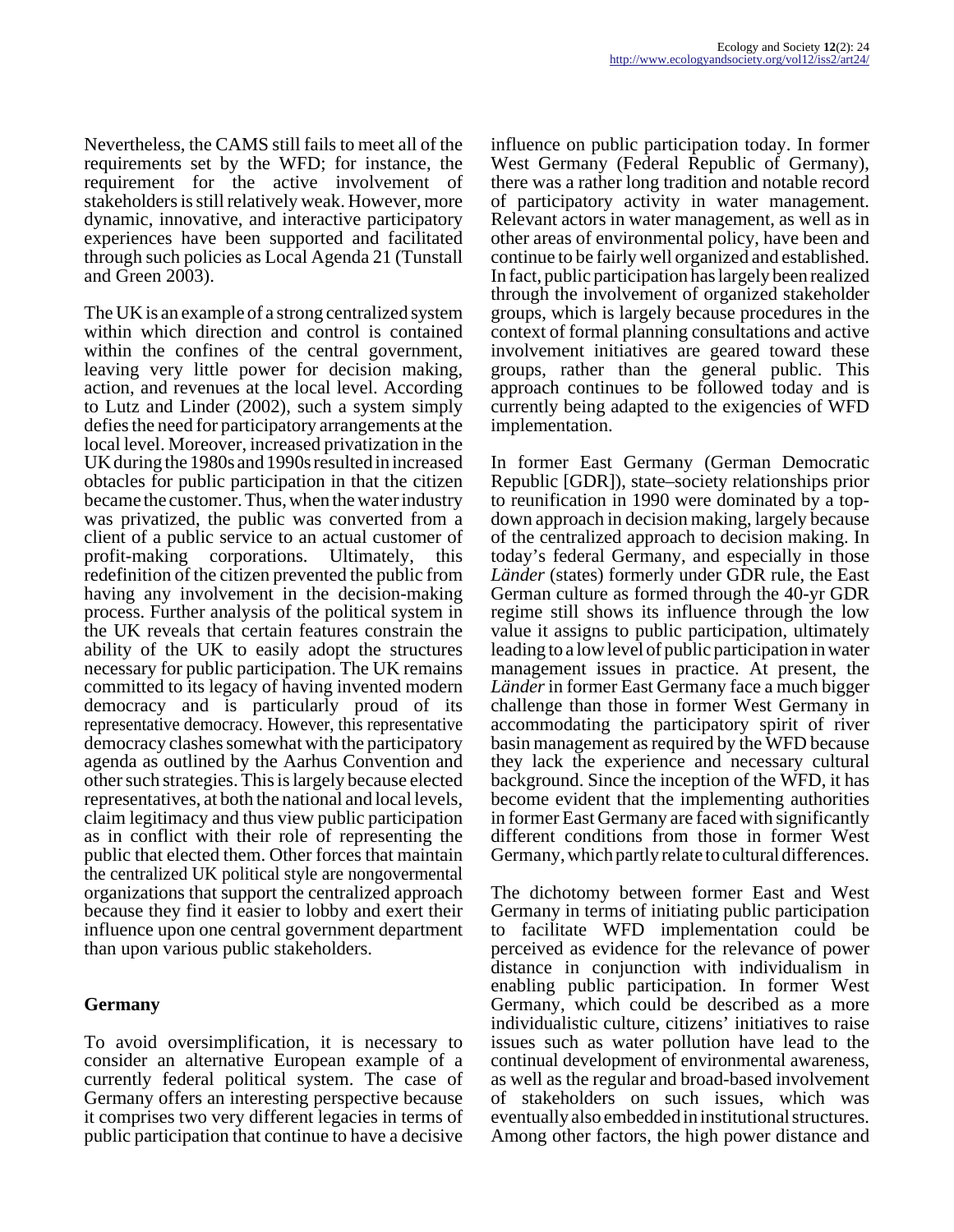less individualistic culture in former East Germany might have contributed to the suppression of such development and to the formation of underground environmental groups that have limited access to environmental information and no access to decision-making processes.

These cultural differences that are enshrined in the different historical development trajectories of former West and East Germany have been propagated until today and might serve as an explanation for difficulties in addressing public participation requirements for WFD implementation. However, it should not be overlooked that challenges are brought about by the West German system as well, which relies greatly on organized stakeholder groups and places strong emphasis on consultation, rather than active participation. Furthermore, other cultural aspects such as different water management paradigms in the different *Länder* also play a significant role. In this context, since the WFD entered into force, very different regional approaches have been taken by individual *Länder* in terms of public participation. These differences are only partly related to the legacies of the two German regimes and represent the results of dynamic development over the past 15 yr.

# **The Netherlands**

The liberal political structure and decentralized government institutions in the Netherlands identify a political culture that would appear to provide favorable conditions for public participation. The centuries-old water boards are considered to be the basis for the so-called Dutch "consensus culture" or "polder model." More specifically, they strongly favor the reaching of agreements and aim for the prevention of conflicts rather than the application of authoritative solutions and hierarchical decision making. Such a decentralized approach to decision making suggests promising conditions for the wider implementation of public participation. The relatively low power distance and high individualism rankings for the Netherlands (Table 1) seem to corroborate this preference for consensus building. However, Dutch politicians have also heavily criticized this consensus culture in favor of formal representative democratic institutions to make firm and timely decisions. During the 1990s in particular, influential advisory committees suggested that the national government speed up decision making on large infrastructure projects

while at the same time involving stakeholders more intensively and especially earlier in the process (Lambers et al. 1994, Wetenschappelijke Raad voor het Regeringsbeleid 1994). Consequently, it became almost standard practice to obtain the participation of stakeholders in so-called open planning processes, and market parties and social organizations have become serious partners in public infrastructure planning. Two cases described in the national report, i.e., Meer Visie, initiated by Rijkswaterstaat, the national (governmental) agency for water management, and ABCDelfland, organized by the regional water board Delfland, are examples of extensive stakeholder consultation and even some co-production. In both cases, regional and local authorities and representatives of organized stakeholder groups such as environmental and recreational interest groups were invited to actively participate in workshops to express their views. This contrasts greatly with the situation in Germany. These two cases, however, contrast with the third case in the Netherlands national report, i. e., the Long-term Vision for the Scheldt, in which a process was set up with the involvement of mainly high-level officials and bureaucrats, and, except for representatives of the harbor of Antwerpen, little stakeholder participation. The Scheldt is a transboundary basin and this nonparticipation was obviously related to the historical disputes between Flanders (Belgium) and the Netherlands and the large differences in tradition and experience with public participation between Flanders and the Netherlands. The project was a success because an agreement was reached between the two governments on deepening the Scheldt and on nature compensation; a culture of cooperation emerged, and trust and respect were built up between the historical rivals. However, the project was a failure with respect to the creation of support for the Long-term Vision in the Netherlands because regional and local authorities objected to the plans and local action groups seized the front pages of the newspapers. Cultural factors like the much higher power distance and uncertainty avoidance scores in Belgium than in the Netherlands can explain much of these differences in the national approaches.

Despite the above examples, the water sector within the Netherlands is considered to be quite technocratic in character and pragmatic in its public participation approach. There is an expert bias within the water boards and especially within Rijkswaterstaat. Moreover, the official government policy for implementing the EU WFD is pragmatic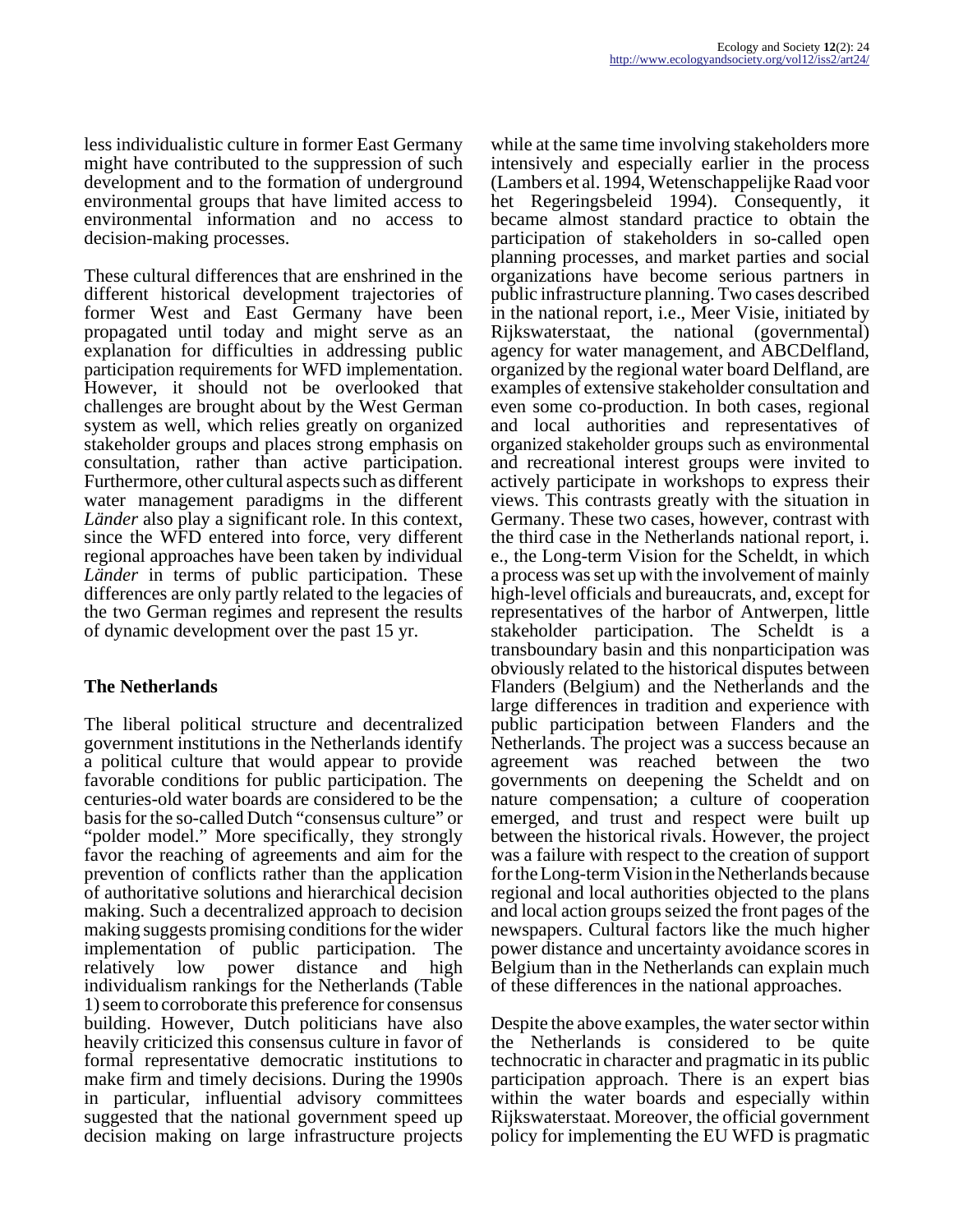implementation, which, according to the Deputy Minister of Transport, Public Works, and Water Management, means that very targeted meetings on specific themes for the relevant organizations involved will be planned (Kamerstukken II 2003– 2004). In practice, this means that organized interest groups will be invited to comment on the river basin management plans in their respective stages of preparation (Enserink 2005). Until now, the Dutch track-record has been poor; there has been neither stakeholder nor public involvement in the classification of river basins and sub-basins.

# **Spain**

Spain has experienced an ongoing period of increasing decentralization and is an example in which the current state of affairs has grown from the political culture and historical institutional setting of river basin management. In the early 1900s, participatory River Basin Administrations (RBAs) were created as self-administrated organizations, with user participation organized through syndicates (associations of economic interests). During the post civil war dictatorship, these RBAs were abolished and substituted by nonparticipatory, state-run organizations that were used as instruments by the central government. This movement reversed the historical participatory nature of river basin management in Spain. The government domination of river basin management and water resource development and planning means that water is often perceived by the public as a state problem, belonging to no one or to anyone (Maestu 2003). During the democratization and decentralization period after 1978, participation in RBAs opened up and new interests were given a greater role; these were mainly environmentalist groups and regional governments, but also scientific experts. Toward the end of the 20th century, this led to further decentralization toward the creation of regionally managed river basins. Swyngedouw (1999) described Spain's political decentralization process and the central role of water politics and engineering in Spain's modernization process. He referred specifically to the importance of competition among the regions of Spain and also to increased competition between regional and central governments. The fierceness of the debate between center and region can be retraced to the relatively high power distance scores for Spain (Table 1). It could be argued that as a typical Catholic country with high power distance and a clear preference for

uncertainty avoidance, these cultural characteristics explain the resistance against decentralization and stakeholder participation.

General public interests have mainly remained indirectly represented by the public authorities (Patel and Stel 2004). The direct participation of citizens in planning processes occurs mainly through formal public information and allegation processes (Maestu 2003). It was not until the implementation of the WFD in 2003 that a more integrated conception of public participation in the RBAs was finally incorporated. The Spain example illustrates that public participation in decision making is highly dependent upon how the decentralization process is undertaken, i.e., how the decision-making process is structured and how the institutions and the process fit in a given environment and to the political situation in general (Lutz and Linder 2002).

# **HYPOTHESES ON PUBLIC PARTICIPATION IN A CULTURAL CONTEXT**

We have argued that one cannot write meaningfully about public participation in river basin management without embedding it in a national cultural context. We have also attempted to relate important national trends and practices to cultural theory. However, we should be careful not to claim to be as thorough and quantitative as Hofstede (2001), let alone as disciplined as advocated by Schein (1992); our research findings are mostly historical and qualitative and are based on case reconstructions and expert judgments. Consequently, we present our findings as hypotheses regarding possible explanations for the observed phenomena.

According to Sagie and Aycan (2003), power distance and individualism are strongly correlated with participation in in-company decision making. We hypothesize that power distance also influences the extent to which public participation in river basin management planning is practiced; high power distance allows for more authoritative top-down decision making with little participation, and our case material suggests that low power distance and egalitarianism coincide with the inclination toward participation and active involvement. Similarly, in individualistic societies, individual rights govern behavior, and individuals will stand up to defend their rights, thus spurring participation in political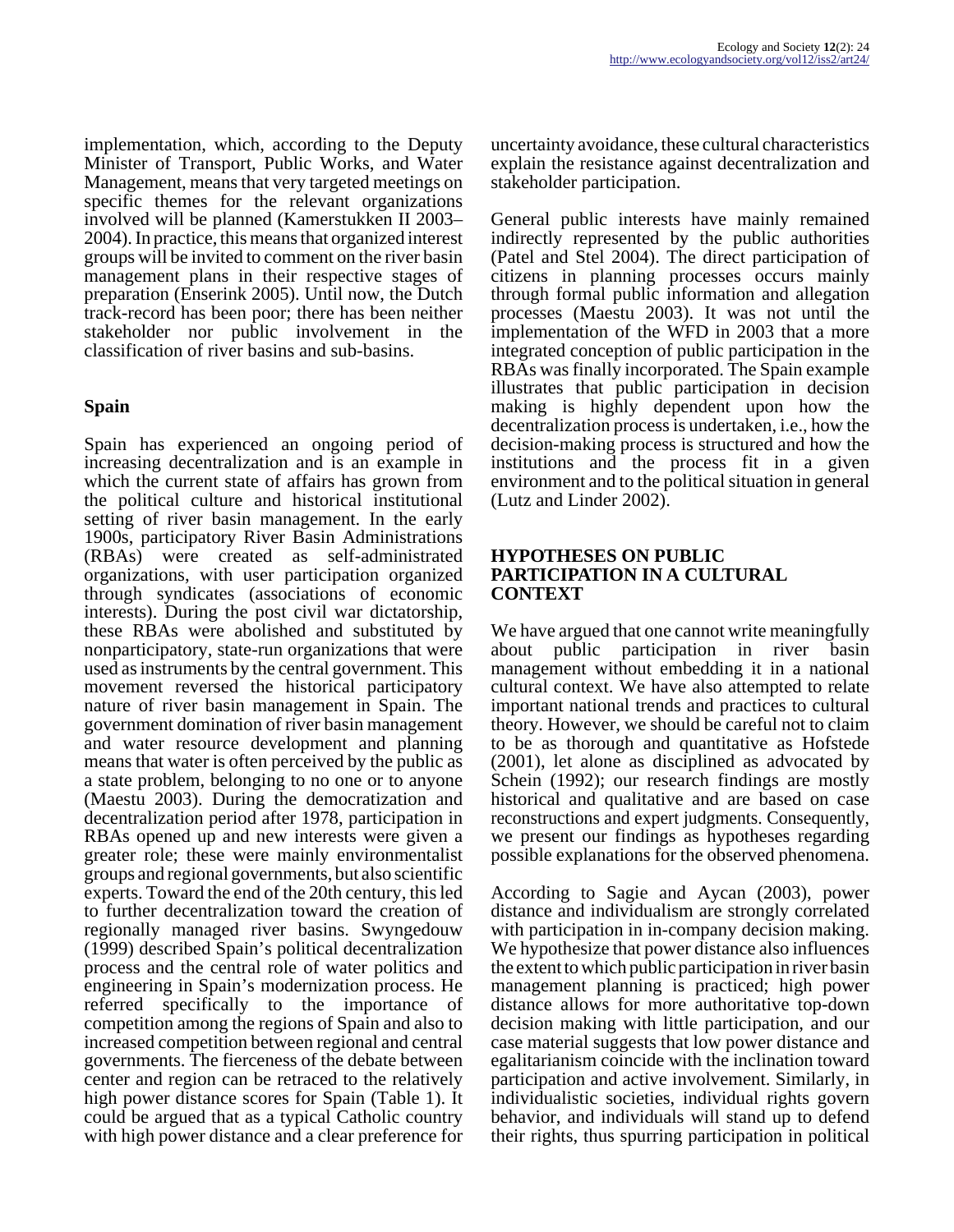decision making. These effects are clearly illustrated for the situation in the UK and by the differences between former East and West Germany and between Flanders and the Netherlands in the Scheldt case.

Nonetheless, the relation between power distance and participation is less obvious than suggested here. In the Netherlands and Germany, the egalitarian character coincides with relatively high levels of participation in water management, but so is the case in Spain, which has a relatively high power distance index. The individualism index seems troublesome too, as both the Netherlands and especially the UK have high scores, whereas historically only the Netherlands has had extensive public participation in water management. Comparatively, in the UK water sector, public involvement in planning and management has only recently begun to be considered. The important change in direction in UK river management policy came about in the 1990s, when the Environment Agency finally recognized the need to promote public awareness and self help among those at risk and enabled this through the publication of indicative flood plain maps on the internet. Although the UK scores for power distance and individualism compare to those of Germany and the Netherlands, Tunstall and Green (2003) recognized that the UK institutions and culture under current conditions are simply not conducive to the development of public participation. The only dimension in which the UK clearly deviates from Germany and the Netherlands is uncertainty avoidance, which, in combination with the high score for individualism, might explain the easy acceptance of the privatization of the water industry.

Water management has also played a prominent role in German history, and public participation in water management has been important since the 18th century. It was the first policy area to consider the interests of stakeholders. Denmark and the Netherlands are both neighboring countries of Germany and are quite similar to Germany in the aspect of power distance; however, in Hofstede's framework, Denmark and the Netherlands are slightly more individualistic and much less masculine than is Germany. In the latter dimension, Denmark and the Netherlands are similar to most Nordic countries. This suggests that masculinity might be another factor that influences a country's inclination toward public participation because the pace and extent of public participation activities in

Germany is assessed as somewhat lagging behind the levels of its neighbors. When the masculinity score is combined with high scores for power distance, as in the case of Spain and Italy, it seems to inhibit public participation; the situation in Flanders seems to corroborate this finding.

We derived four hypotheses from the above empirical findings:

- A high power distance index is not conducive to public participation;
- Individualism is not a determining factor for the extent and success of public participation in a country;
- Collectivism facilitates a high degree of public participation, but this may be left to informal processes if the power distance is high; and
- A high masculinity score is not conducive to public participation.

Another interesting observation is that many Catholic countries tend to have both a high power index and a high uncertainty avoidance score. Spain and Belgium are such examples, and their scores compare to those of Italy. Belgium (Van Rossen 2003) and Italy (Massarutto et al. 2003) show evidence of high central control and little room for the delegation of power. Clearly, uncertainty avoidance is a factor that strengthens resistance against change and consequently inhibits new forms of public participation in river basin management planning. Historically, Spain seems to be an exception, but the situation in the other countries leads to a fifth hypothesis:

High power distance and high uncertainty avoidance inhibit public participation because they support centralized and controloriented systems of water management.

In Spain, the high power distance and strong central government system and style, as in France as described in the Dordogne case study (Barraqué et al. 2004), can even lead to no possible responses other than public demonstrations, as was the case in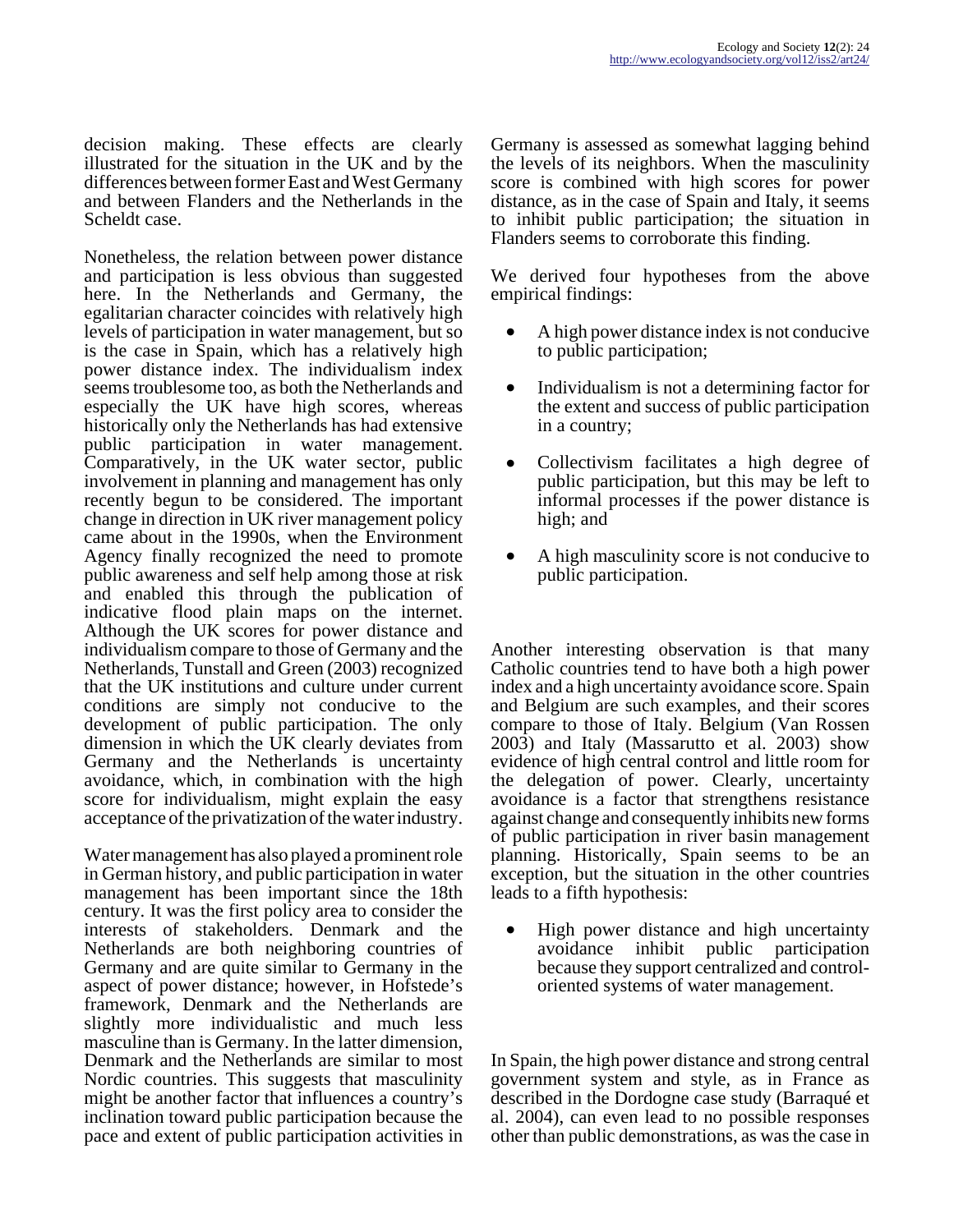Spain with the National Hydrological Plan. The public struggle has consequently been conducted outside the institutional framework and on the streets. Although such forms of public participation are very powerful means by which citizens can express their opinions, unless they result in citizens' access to decision making and evolve toward more inclusive and cooperative relations, they will remain obstacles to social learning. This is important because it illustrates that institutional design in any governing system in any country needs to take into account the forms and characteristics of various types of public participation to accommodate the cultural context of that country.

#### **CONCLUSIONS: CONSIDERATIONS FOR THE IMPLEMENTATION OF THE WATER FRAMEWORK DIRECTIVE**

Our analysis was based on the nine National Approach and Background studies of the EU HarmoniCOP project. Consequently, differences in national cultures from the ideationalist perspective have been our point of departure, but the empirical evidence suggests that this perspective is insufficient to explain the complex interrelation between public participation and political culture. Clearly, culture is a more dynamic concept than traditional ideationalists maintain. We even suggest that in a highly dynamic political environment such as the rapidly expanding EU, new practices and institutions and accompanying new (sub)cultures are formed continuously and existing ones grow and change daily. To analyze the role of culture in such a dynamic context, a more postmodern, interpretative, and ethnographically based approach featuring spaces of intercultural communication, as promoted by Lie (2003, *in press*), seems better fit for exploring the effects of culture in river basin management.

Nonetheless, using the cultural dimensions as defined by Hofstede (1991, 2001), we found some elements that could explain the differences and commonalities in public participation practices in river basin management planning in various European countries and formulated a number of hypotheses regarding the influence of large power distance in inhibiting participation and the reinforcement of this tendency by large power distance in combination with either high uncertainty avoidance and/or masculinity scores. At the same time, various examples illustrated that culture

cannot explain differences in absolute terms; factors such as national history, practical experience, and existing political and institutional settings also play important roles and may lead to different and sometimes seemingly contradictory behavior.

In Germany, the determining element in shaping participatory processes in addition to culture, as framed during the time of the division of Germany, appears to be the respective institutional structures of the individual *Länder* governments. Also, the case of Germany displays indications of the phenomenon of cultural dynamics, which in recent years has lead to a variety of approaches combining formal and informal arrangements. The lessons are that cultural factors are only one of the factors that determine the success or failure of public participation practices and that the concept of culture contributes to the explanation of the presence or absence of a tradition of public participation in policy making because it is intertwined with history and politics. Consequently, when designing public participation programs and when institutionalizing public participation, for instance, for international river basin management planning, it is important to accommodate the cultural context.

A general finding is that cultures that are characterized by high power distance and high masculinity are unlikely to embrace public participation. Cultures that have a tendency to avoid uncertainty and countries that are characterized by collectivist cultures, like most of the Mediterranean countries, can build upon their existing experiences to implement EU requirements, but will have to make considerable efforts to link informal and formal decision-making processes. The examples from Spain and the UK are indicative of high power distance, in which traditionally little decisionmaking power is transferred to the public. They highlight the vulnerability and challenge the longterm adoption and integration of public participation in river basin management. More specifically, they draw attention to the less controllable political challenges that can critically and potentially serve to weaken any policy or legislation that aims to operate as a lever to enforce public participation within planning processes. These findings on the limited but real influence of cultural factors on the success and failure of public participation seem to be of a general character and therefore should be considered important input in designing successful public participation schemes.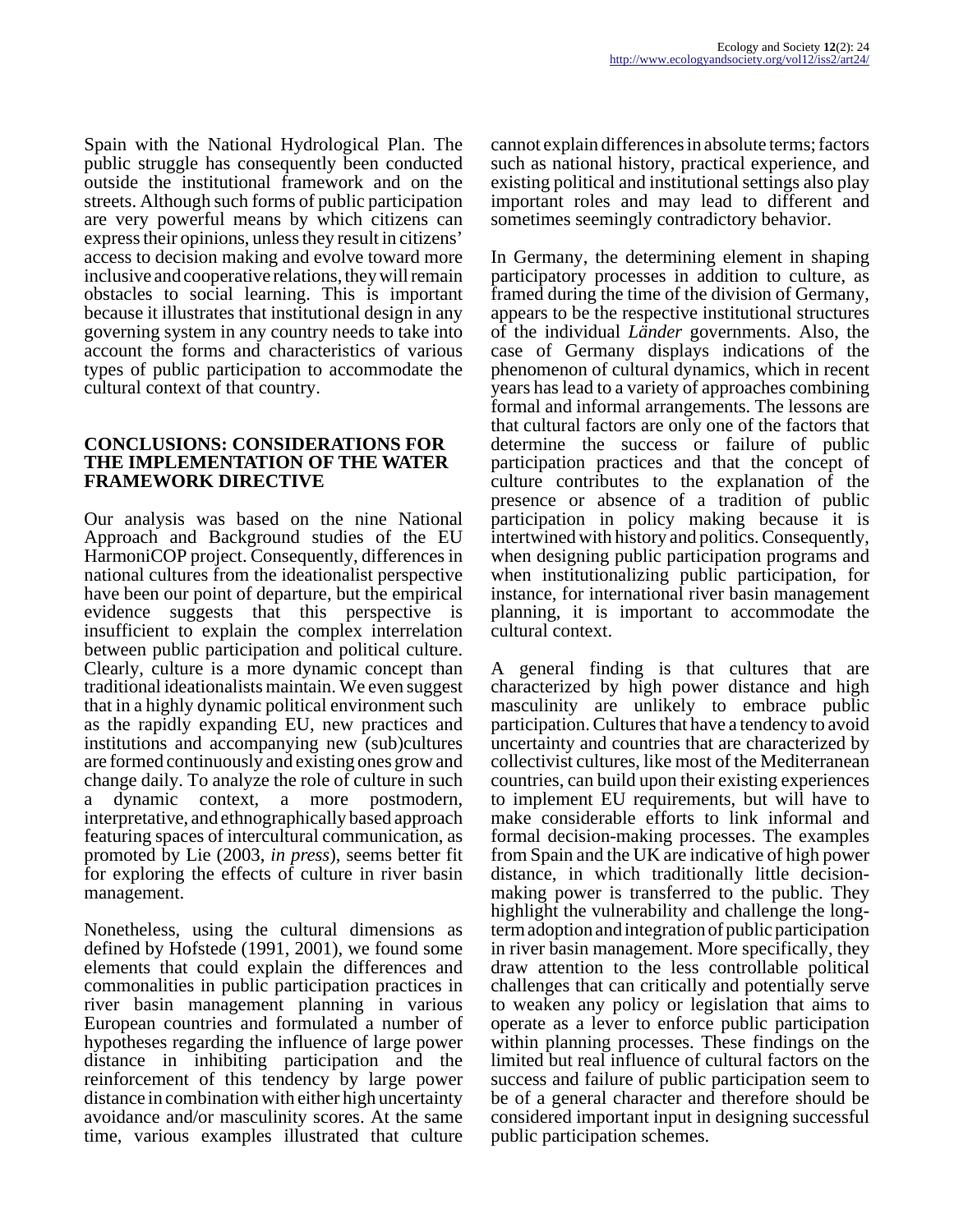*Responses to this article can be read online at: <http://www.ecologyandsociety.org/vol12/iss2/art24/responses/>*

#### **Acknowledgments:**

*We express our gratitude to two anonymous referees for their insightful and constructive comments.*

# **LITERATURE CITED**

**Allaire, Y., and M. E. Firsirotu.** 1984. Theories of organizational culture. *Organization Studies* **5** (3):193-226.

**Almond, G. A., and S. Verba.** 1963. *The civic culture. Political attitudes and democracy in five nations.* Princeton University Press, Princeton, New Jersey, USA.

**Amato, G., and J. Batt.** 1998. *Minority rights and EU enlargement to the east. Report of the first meeting of the reflection group on the long-term implications of EU enlargement: the nature of the new border.* RSC Policy Paper Number 98/5. European University Institute, Florence, Italy. Available online at: [http://www.eui.eu/RSCAS/WP-](http://www.eui.eu/RSCAS/WP-Texts/98_05p.htm)[Texts/98\\_05p.htm.](http://www.eui.eu/RSCAS/WP-Texts/98_05p.htm)

**André, P., B. Enserink, D. Connor, and P. Croal.** 2006. *Public participation international best practice principles.* Special Publication Series Number 4. International Association for Impact Assessment, Fargo, North Dakota, USA. Available online at: [http://www.iaia.org/modx/assets/files/SP4%](http://www.iaia.org/modx/assets/files/SP4%20web.pdf) [20web.pdf.](http://www.iaia.org/modx/assets/files/SP4%20web.pdf)

**Barraqué, B., J.-P. Le Bourhis, P. Maurel, and R. Raymond.** 2004. *Public participation in the Dordogne River basin.* Report of work package 5 of the HarmoniCOP project. Available online at: http://harmonicop.info/ files/ down/Final%20WP5% [20French%20Case%20Study%20Report%2029Nov%](http://harmonicop.info/_files/_down/Final%20WP5%20French%20Case%20Study%20Report%2029Nov%2004.pdf) [2004.pdf.](http://harmonicop.info/_files/_down/Final%20WP5%20French%20Case%20Study%20Report%2029Nov%2004.pdf)

**Bass, B. M.** 1996. Decision-making and organizational culture. Pages 169-179 *in* P. J. D. Drenth, P. L. Koopman, and B. Wilpert, editors. *Organizational decision-making under different economic and political conditions: proceedings of* *a symposium at the Royal Netherlands Academy of Arts and Sciences on 1–3 June 1994.* North-Holland, Amsterdam, the Netherlands.

**Enserink, B.** 2005. Public participation in Dutch watermanagement: pragmatism in meeting EU requirements. Pages 203-227 *in* P. H. Feindt and J. Newig, editors. *Partizipation, Öffentlichkeitsbeteiligung, Nachhaltigkeit. Perspektieven der Politischen Ökonomie. Ökologie und Wirtschaftsforschung.* Volume 62. Metropolis-Verlag, Marburg, Germany.

**Enserink, B.** 2006. *The ants in the kingdom of elephants. An explorative study into public participation in policy making in India and China.* Proceedings of the XVI World Congress of Sociology (23–29 July 2006). ISA 2006 Congress, Durban, South Africa.

**Enserink, B., D. Kamps, and E. Mostert.** 2003. *Public participation in river basin management in the Netherlands: (not) everybody's concern.* Report of workpackage 4 of the HarmoniCOP project. Available online at: [http://www.harmonicop.uni-os](http://www.harmonicop.uni-osnabrueck.de/_files/_down/Netherlands.pdf) [nabrueck.de/\\_files/\\_down/Netherlands.pdf.](http://www.harmonicop.uni-osnabrueck.de/_files/_down/Netherlands.pdf)

**Enserink, B., and J. Koppenjan.** 2007. Public participation in China: sustainable urbanization and governance. *Management of Environmental Quality: an International Journal* **18**(4):459-474.

**Harvey, C. P., and M. J. Allard, editors.** 2002. *Understanding and managing diversity: readings, cases, and exercises.* Prentice Hall, Upper Saddle River, New Jersey, USA.

**Heller, F., E. Pusic, G. Strauss, and B. Wilpert.** 1998. *Organizational participation: myth and reality.* Oxford University Press, Oxford, UK.

**Hofstede, G.** 1991. *Cultures and organizations: software of the mind.* McGraw-Hill, London, UK.

**Hofstede, G.** 2001. *Culture's consequences: comparing values, behaviors, institutions, and organizations across nations.* Second edition. Sage Publications, Thousand Oaks, California, USA.

**Hofstede, G., B. Neuijen, D. Ohayy Daval, and G. Sanders.** 1990. Measuring organizational cultures: a qualitative and quantitative study across twenty cases. *Administrative Science Quarterly* **35** (2):286-316.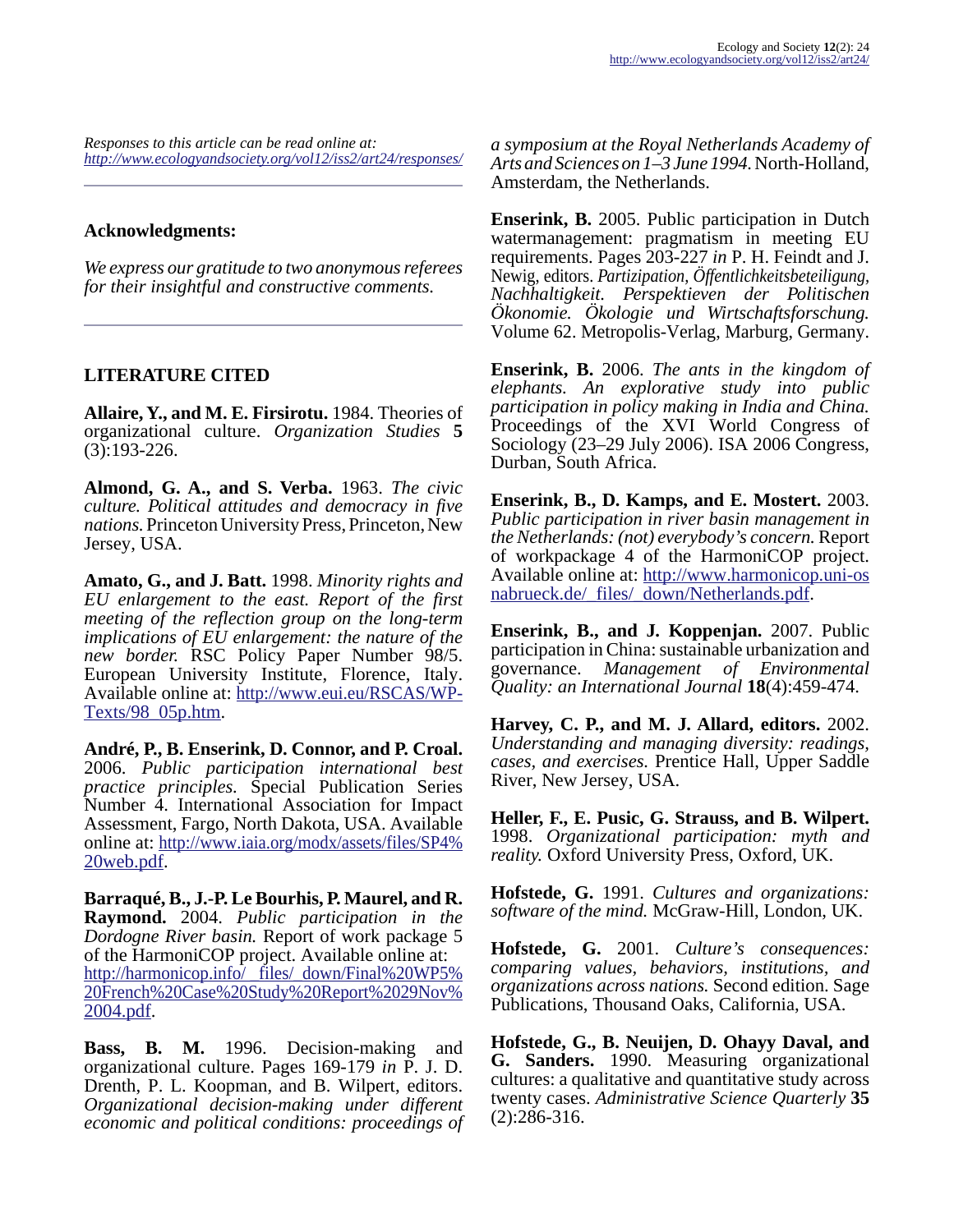**Ijjas, I., and K. M. Botond.** 2003. *Towards win– win solutions: public participation in river basin management in Hungary.* Report of workpackage 4 of the HarmoniCOP project. Available online at: [http://www.harmonicop.uni-osnabrueck.de/\\_files/\\_down/](http://www.harmonicop.uni-osnabrueck.de/_files/_down/Hungary.pdf) [Hungary.pdf.](http://www.harmonicop.uni-osnabrueck.de/_files/_down/Hungary.pdf)

**Inglehart, R., and C. Welzel.** 2005. *Modernization, cultural change, and democracy: the human development sequence.* Cambridge University Press, Cambridge, UK.

**Kamerstukken II.** 2003–2004. *Pragmatische implementatie Europese kaderrichtlijn water in Nederland: van beelden naar betekenis.* 28808, Number 12. The Hague, the Netherlands. Available online at: [http://www.europadecentraal.nl/documents/](http://www.europadecentraal.nl/documents/dossiers/milieu/publicaties/KRW_pragmatische_implementatie.pdf?PHPSESSID=faac629a840fbd13ab15f964054b1c4b) [dossiers/milieu/publicaties/KRW\\_pragmatische\\_](http://www.europadecentraal.nl/documents/dossiers/milieu/publicaties/KRW_pragmatische_implementatie.pdf?PHPSESSID=faac629a840fbd13ab15f964054b1c4b) [implementatie.pdf?PHPSESSID=faac629a840fbd1](http://www.europadecentraal.nl/documents/dossiers/milieu/publicaties/KRW_pragmatische_implementatie.pdf?PHPSESSID=faac629a840fbd13ab15f964054b1c4b) [3ab15f964054b1c4b.](http://www.europadecentraal.nl/documents/dossiers/milieu/publicaties/KRW_pragmatische_implementatie.pdf?PHPSESSID=faac629a840fbd13ab15f964054b1c4b)

**Kampa, E., N. Kranz, and W. Hansen.** 2003. *Public participation in river basin management in Germany: from borders to natural boundaries.* Report of workpackage 4 of the HarmoniCOP project. Available online at: [http://www.harmonicop.](http://www.harmonicop.uni-osnabrueck.de/_files/_down/Germany.pdf) [uni-osnabrueck.de/\\_files/\\_down/Germany.pdf](http://www.harmonicop.uni-osnabrueck.de/_files/_down/Germany.pdf).

**Keesing, R.** 1974. Theories of culture. *Annual Review of Anthropology* **3**:73-97.

**Kroeber, A. L., and C. Kluckhohn.** 1952. *Culture: a critical review of concepts and definitions.* Peabody Museum, Cambridge, Massachusetts, USA.

**Lambers, C., D. A. Lubach, and M. Scheltema.** 1994. *Versnelling juridische procedures grote projecten.* Sdu Publishers, The Hague, the Netherlands.

**Lebourhis, J. P.** 2003. *Public participation and the European Water Framework Directive: developing water citizenship. French national report.* Report of workpackage 4 of the HarmoniCOP project. Available online at: [http://www.harmonicop.uni-os](http://www.harmonicop.uni-osnabrueck.de/_files/_down/France.pdf) [nabrueck.de/\\_files/\\_down/France.pdf](http://www.harmonicop.uni-osnabrueck.de/_files/_down/France.pdf).

**Lie, R.** 2003. *Spaces of intercultural communication: an interdisciplinary introduction to communication, culture, and globalizing/localizing identities.* Hampton Press, Creskill, New Jersey, USA.

**Lie, R.** *In press.* Intercultural communication: a field of study. *In* C. del Valle and J. Moreno, editors. *Communicación intercultural. Genealogía, Crítica y Perspectivas.* Instituto Europeo de Communicación y Desarollo, Seville, Spain.

**Lutz, G., and W. Linder.** 2002. *Democracy and participation: solutions for improving governance at the local level.* Paper for the World Bank Workshop on Intergovernmental Fiscal Relations in East Asia (10–11 January 2002). Bali, Indonesia. Available online at: [http://info.worldbank.org/etools/](http://info.worldbank.org/etools/docs/library/39264/Pr_sentation%20Lutz%20Linder%20WB%20Workshop%20trad%20authorities%20intro.ppt) [docs/library/39264/ Pr\\_sentation%20Lutz%20Linder%](http://info.worldbank.org/etools/docs/library/39264/Pr_sentation%20Lutz%20Linder%20WB%20Workshop%20trad%20authorities%20intro.ppt) 20WB%20Workshop%20trad%20authorities%20intro. [ppt](http://info.worldbank.org/etools/docs/library/39264/Pr_sentation%20Lutz%20Linder%20WB%20Workshop%20trad%20authorities%20intro.ppt).

**Maestu, J., editor.** 2003. *Public participation in river basin management in Spain: reflecting changes in external and self-created context.* Report of workpackage 4 of the HarmoniCOP project. Available online at: [http://www.harmonicop.uni-os](http://www.harmonicop.uni-osnabrueck.de/_files/_down/Spain.pdf) [nabrueck.de/\\_files/\\_down/Spain.pdf.](http://www.harmonicop.uni-osnabrueck.de/_files/_down/Spain.pdf)

**Massarutto, A., A. de Carli, C. Longhi, and M. Scarpari.** 2003. Public participation in river basin management planning in Italy: an unconventional marriage of top-down planning and corporative politics. Report of workpackage 4 of the HarmoniCOP project. Available online at: [http://w](http://www.harmonicop.uni-osnabrueck.de/_files/_down/Italy.pdf) ww.harmonicop.uni-osnabrueck.de/\_files/\_down/Italy. [pdf.](http://www.harmonicop.uni-osnabrueck.de/_files/_down/Italy.pdf)

**Pahl-Wostl, C., R. Bouwen, M. Craps, A. Dewulf, E. Mostert, D. Ridder, D. Tàbara, and T. Taillieu.** 2007. The importance of social learning and culture for sustainable water management. *Ecological Economics, in press*.

**Patel, M., and J. H. Stel, editors.** 2004. *Public participation in river basin management in Europe: a national approach and background study synthesising experiences of 9 European countries.* Report of workpackage 4 of the HarmoniCOP project. Available online at: [http://www.harmonicop.](http://www.harmonicop.uni-osnabrueck.de/_files/_down/WP4SynthesisReport.pdf) uni-osnabrueck.de/\_files/\_down/WP4SynthesisReport. [pdf.](http://www.harmonicop.uni-osnabrueck.de/_files/_down/WP4SynthesisReport.pdf)

**Rao, A.** 2002. Religion, culture, and management in the new millennium. Pages 149-157 *in* C. P. Harvey and M. J. Allard, editors. *Understanding and managing diversity: readings, cases, and exercises.* Prentice Hall, Upper Saddle River, New Jersey, USA.